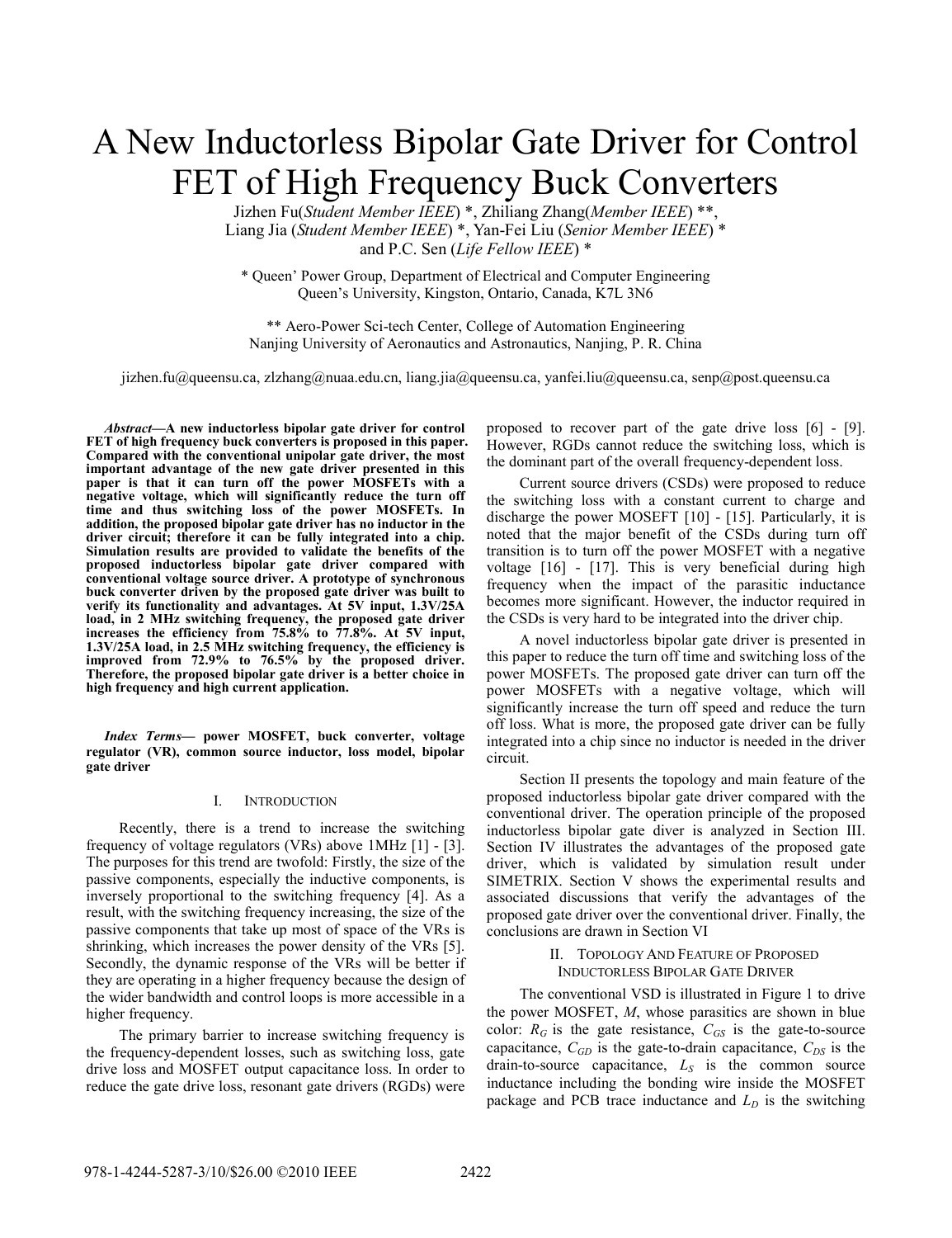loop inductance. The conventional VSD has a totem pole configuration, which turns on the MOSFET by turning on the top switch of VSD,  $S_p$ ; while turns off the MOSFET by



Figure 1 Conventional VSD with power MOSFET and its associated parasitics

The switching waveforms associated with Figure 1 are shown in Figure 2 ,where PWM is the PWM signal input of the VSD,  $V_{CGS}$  is the voltage across the  $C_{GS}$  of *M*,  $V_{DS}$  is the drain-to-source voltage across  $M$ ,  $i_{DS}$  is the drain-to-source current flowing through the  $M$ ,  $P_{on}$  is the turn on loss and  $P_{off}$ is the turn off loss. It is noted that turn off loss is the dominant loss of the total switching loss *Pswitch*. It is also observed that, due to the effect of the parasitic inductance,  $V_{DS}$  reduces sharply when  $i_{DS}$  starts to increases at  $t_1$  and then keeps at a plateau during  $(t_1, t_2)$  since the rising rate of  $i_{DS}$  is almost constant in this interval.



The equivalent circuit of the MOSFET driven by the VSD during turn – off transition is given in Figure 3. When  $S_N$  in Figure 1 is turned on, because of the on resistance of  $S_N$ (larger than  $0.5\Omega$ ), the voltage appearing across the gate-tosource of power MOSFET,  $V_{GS}$ , is around 0.5V. Therefore, the main drawback of VSD is that  $V_{GS}$  is unipolar, which

means  $V_{GS}$  is always bigger than zero, even during turn–off transition. It seriously limits the turn – off speed, especially in the presence of the common source inductance in high frequency application as described below.



Figure 3 Equivalent circuit of the MOSFET driven by VSD during turn – off transition

An inductorless bipolar gate driver is proposed to drive the control FET of the synchronous buck converter as is shown in Figure 4. The synchronous rectifier is still driven by the conventional unipolar gate driver as its switching loss is very small. The proposed gate driver consists of two driver switches  $(S_1 \text{ and } S_2)$ , two capacitors  $(C_1 \text{ and } C_2)$ , and one schottky diode  $(D_1)$ .



The key waveforms of the proposed gate driver are shown in Figure 5.  $V_{GS\_S1}$  and  $V_{GS\_S2}$  are the driver signals for driver switches  $S_1$  and  $S_2$ ;  $V_{CGS_1Q_1}$  and  $V_{CGS_1Q_2}$  are the gatesource voltages of  $Q_1$  and  $Q_2$  respectively;  $V_{DS}$   $_{Q1}$  is the drainsource voltage of  $Q_1$ ;  $I_{DS_0}$  is drain-source current of  $Q_1$ ;  $V_{SW}$ is the switching point of the synchronous buck converter.

The main feature of the proposed gate driver is that it can turn on  $Q_1$  with a positive voltage, and turn it off with a negative voltage. As a result, it is termed as "bipolar gate driver", which is opposed to the "unipolar gate driver". The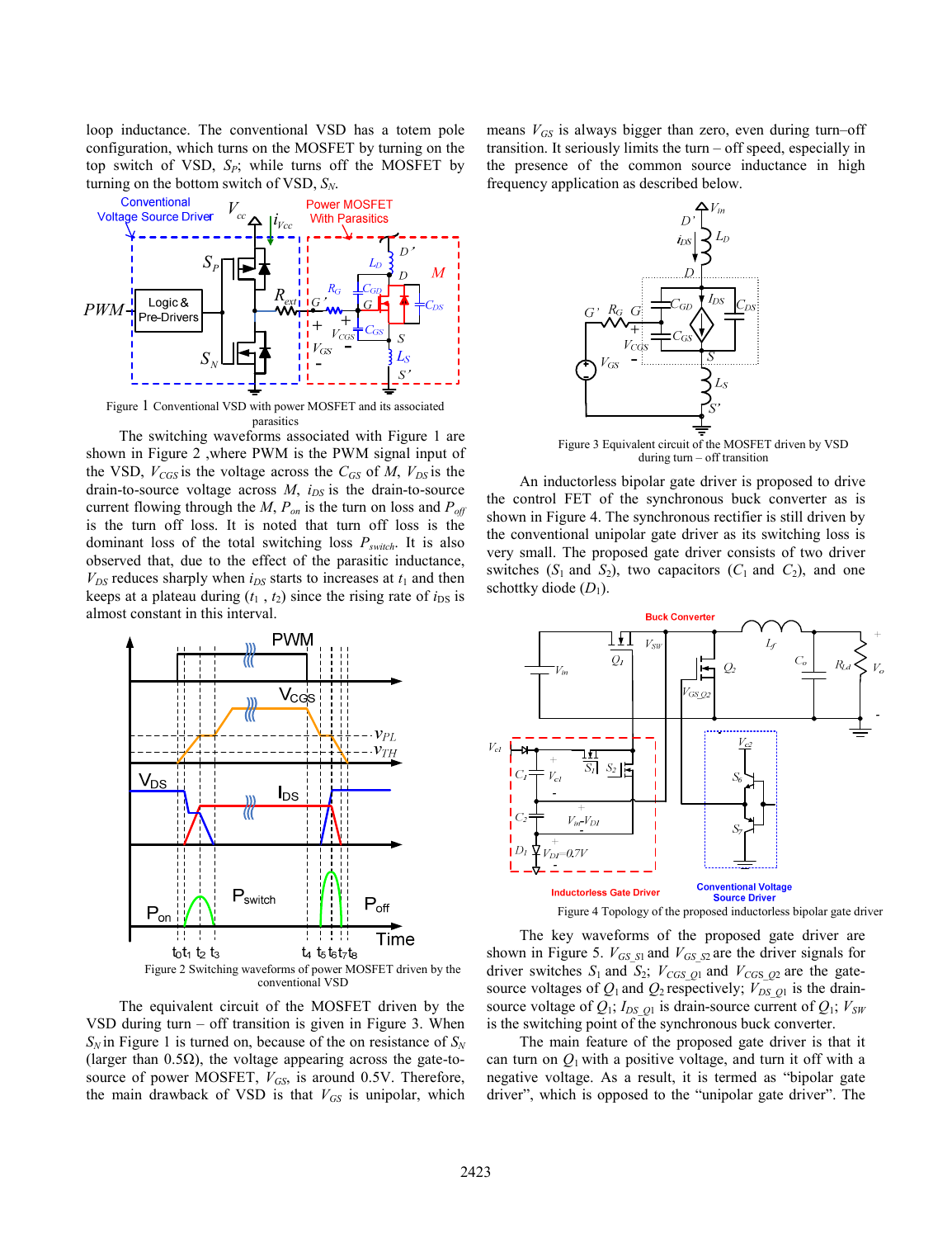detailed operations for  $C_1$  and  $C_2$  to build up voltage will be explained in Section III.



Figure 5 Driver signals and switching waveforms of *Q*<sup>1</sup>

## III. ANALYSIS OF SWITCHING INTERVALS WITH PROPOSED BIPOLAR GATE DRIVER

In this section, the detailed operation of the proposed indutorless bipolar gate driver will be covered. In addition, the piecewise modeling is made to derive the equations for the  $V_{cgs}$ ,  $I_{ds}$  and  $V_{ds}$ . Based on the modeling and equations, the calculated switching loss comparison between the proposed indutorless bipolar gate driver and conventional gate driver is made to validate the advantage of the proposed gate driver. Simulation results are also provided to support the advantage of the proposed gate driver. Time period  $[t_0, t_5]$  is the turn on transition of  $Q_1$ , while the turn off transition is the interval between  $[t_6, t_{11}]$ .

Before  $t_0$ , assume  $Q_1$  is in the OFF state and  $Q_2$  is in the ON state. Therefore,  $V_{SW}$  is almost clamped to GND by  $Q_2$ .  $C_1$  is charged to  $V_{C_1}$  through the path shown in Figure 6 and the voltage across C2 keeps unchanged.



Figure 6 Equivalent circuit for  $C_1$  being charged to  $V_{C_1}$ 

At  $t_0$ ,  $S_2$  is turned off. After a short period of dead time ( $[t_0, t_1]$ ), the turn on transition of  $Q_1$  begins at  $t_1$ . The turn on transition is made up of four intervals: turn on delay  $([t_1, t_2])$ , current rising  $([t_2, t_3])$ , Miller Plateau  $([t_3, t_4])$  and the remaining gate charge  $([t_4, t_5])$ .

*A. Turn-ON Transition:* 

(a) Turn-on Delay  $[t_1, t_2]$ : at  $t_1$ ,  $S_1$  is turned on, and gate drive voltage  $V_{C1}$  is applied across the gate and the source of the power MOSFET. The gate charge current  $i_G$  charges the input capacitance *CISS*1 of the power MOSFET, which is the combination of the gate-to-source capacitance  $C_{GS1}$  and the gate-to-drain capacitance *C<sub>GD1</sub>*. This interval ends when  $v_{CGS1} = V_{TH}$  at  $t_2$ . The equivalent circuit of this interval is shown in Figure 7 a.

(b) Drain Current Rising  $[t_2, t_3]$ : At  $t_2$ ,  $v_{CGS1} = V_{TH}$ . During this interval,  $v_{CGS1}$  keeps increasing, and the drain current  $i_{DS1}$ starts to rise according to the relationship in Equation (1). The equivalent circuit is shown in Figure 7 b. At this interval,  $i_{DS1}$  rises from 0 to  $I_0$ , the load current. Since  $i_{DS1}$  flows through  $L_{S1}$ , the large voltage is induced across  $L_{S1}$ , making  $i_{GI}$  drop sharply.

$$
i_{DS} = g_{fs}(v_{CGS} - V_{TH})
$$
 (1)

(c) Miller Plateau  $[t_3, t_4]$ : At  $t_3$ ,  $i_{DS1} = I_o$ . During this interval,  $v_{CGS1}$  is held at the Miller Plateau voltage  $V_{PL1} = V_{TH} + I_o/g_{fs1}.i_{G1}$ mainly flows through the gate-to-drain capacitance of *Q*, and  $v_{DS1}$  decreases accordingly. It is noted that  $i_{G1}$  starts to rapid increase since the EMF across  $L<sub>s</sub>$  falls sharply due to the unchanged  $i_{DS1}$ . The equivalent circuit is given in Figure 7 c.

(d) Remaining Gate Charging  $[t_4, t_5]$ : At  $t_4$ ,  $V_{DS1} = 0$  and  $V_{CGS1}$  starts to rise again until it reaches  $V_{c1}$ . Due to the rising of the  $v_{CGS1}$ ,  $i_{G1}$  decreases gradually. The equivalent circuit is given in Figure 7 d .

During  $[t_5, t_6]$ ,  $Q_1$  is clamped to ON state by  $S_1$ . It is noted that  $V_{SW}$  equals  $V_{IN}$  during  $[t_4, t_8]$ . In this interval the voltage across  $C_2$  is recharged to  $(V_{IN} - V_{D1})$ , where  $V_{D1}$  is forward voltage drop of the schottky diode *D*1, while the voltage across  $C_l$  keeps unchanged. The equivalent circuit for  $C_2$  to be charged to  $(V_{IN} - V_{D1})$  is shown in Figure 8.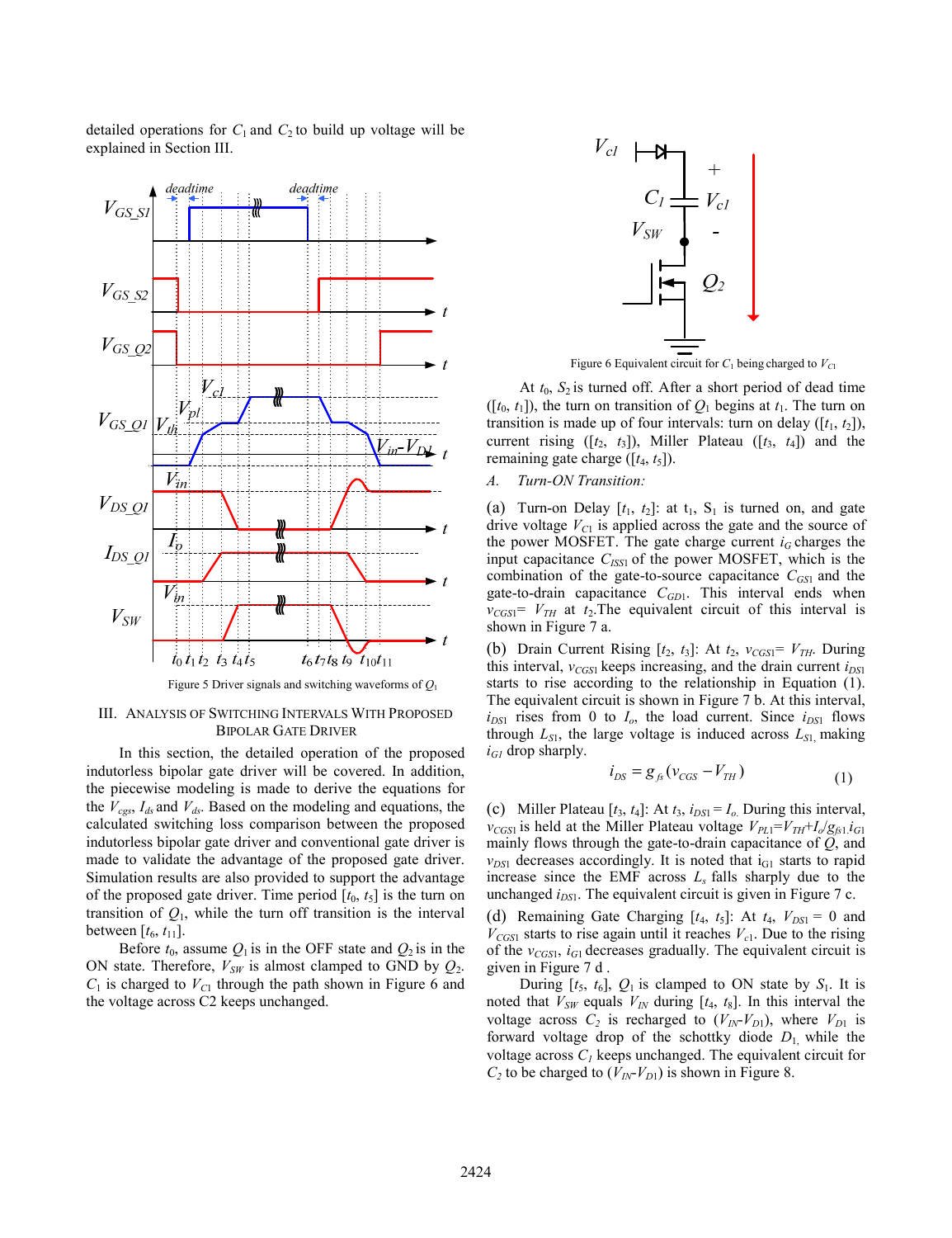

Figure 7 Turn on operation



Figure 8 Equivalent circuit for  $C_2$  being charged to  $(V_{IN} - V_{D1})$ 

## *B. Turn-off Transition*

At  $t_6$ ,  $S_1$  is turned off. After a short period of deadtime  $([t_6, t_7])$ ,  $S_2$  is turned on at  $t_7$ . It is noted that the voltage across  $C_2$  is inversely applied to the gate-source capacitance of  $Q_1$ , which means  $Q_1$  is turned off with a negative voltage  $-(V_{I} + V_{I})$  $V_{D1}$ ). By contrast, the conventional unipolar gate driver in Figure 1 only can turn off *Q*2 with zero voltage. The turn off transition is also made up of four intervals: turn off delay  $(1<sub>7</sub>,$  $t_8$ ]), Miller Plateau ([ $t_8$ ,  $t_9$ ]), current dropping ([ $t_9$ ,  $t_{10}$ ]) and the remaining gate discharge ( $[t_{10}, t_{11}]$ ).

(a) Turn-off Delay  $[t_7, t_8]$ : at  $t_1$ ,  $S_2$  is turned on, and a negative voltage -  $(V_{IN} - V_{D1})$  is applied across the gate and the source of the power MOSFET. The gate charge current i<sub>G</sub> discharge the input capacitance C<sub>ISS1</sub> of the power MOSFET. The initial condition is  $V_{CGS1\_t7} = V_{C1, i_{G1\_t7}} = 0$ . This interval ends when  $v_{CGS1} = V_{TH} + I_o/g_{fs1}$  at  $t_8$ . The equivalent circuit of this interval is shown in Figure 9 a.

(b) Miller Plateau  $[t_8, t_9]$ : At  $t_8$ ,  $V_{CGS1} = V_{TH} + I_o/g_{fs1}$ . During this interval,  $v_{CGS1}$  is held at the Miller Plateau voltage  $V_{PL1} = V_{TH} + I_o/g_{fs1}$ . *i<sub>G1</sub>* mainly flows through the gate-to-drain capacitance of  $\overrightarrow{Q}$ , and  $v_{DS1}$  increases accordingly. The equivalent circuit is given in Figure 9 b.

(c) Drain Current Drop  $[t_9, t_{10}]$ : At  $t_9$ ,  $V_{DS1} = V_{IN}$ . During this interval,  $v_{CGS1}$  decreases, and the drain current  $i_{DS1}$  starts to drop according to the relationship in Equation (1).The equivalent circuit is shown in Figure 9 c. At this interval, *i<sub>DS1</sub>* drops from  $I_0$  to 0. Since  $i_{DS1}$  flows through  $L_{S1}$ , the large voltage is induced across  $L_{S1}$  making  $i_G$  drop sharply.

(d) Remaining Gate Charging  $[t_{10}, t_{11}]$ : At  $t_{10}$ ,  $i_{DS1} = 0$  and  $v_{CGS1}$  keeps decreasing until it reaches –  $(V_{IN} - V_{D1})$ . Due to the decreasing of the  $v_{CGS1}$ ,  $i_{G1}$  decreases gradually to zero. The equivalent circuit is given in Figure 9 d.

After  $t_{11}$ ,  $Q_1$  is clamped to OFF state by  $S_2$  until next switching cycle comes.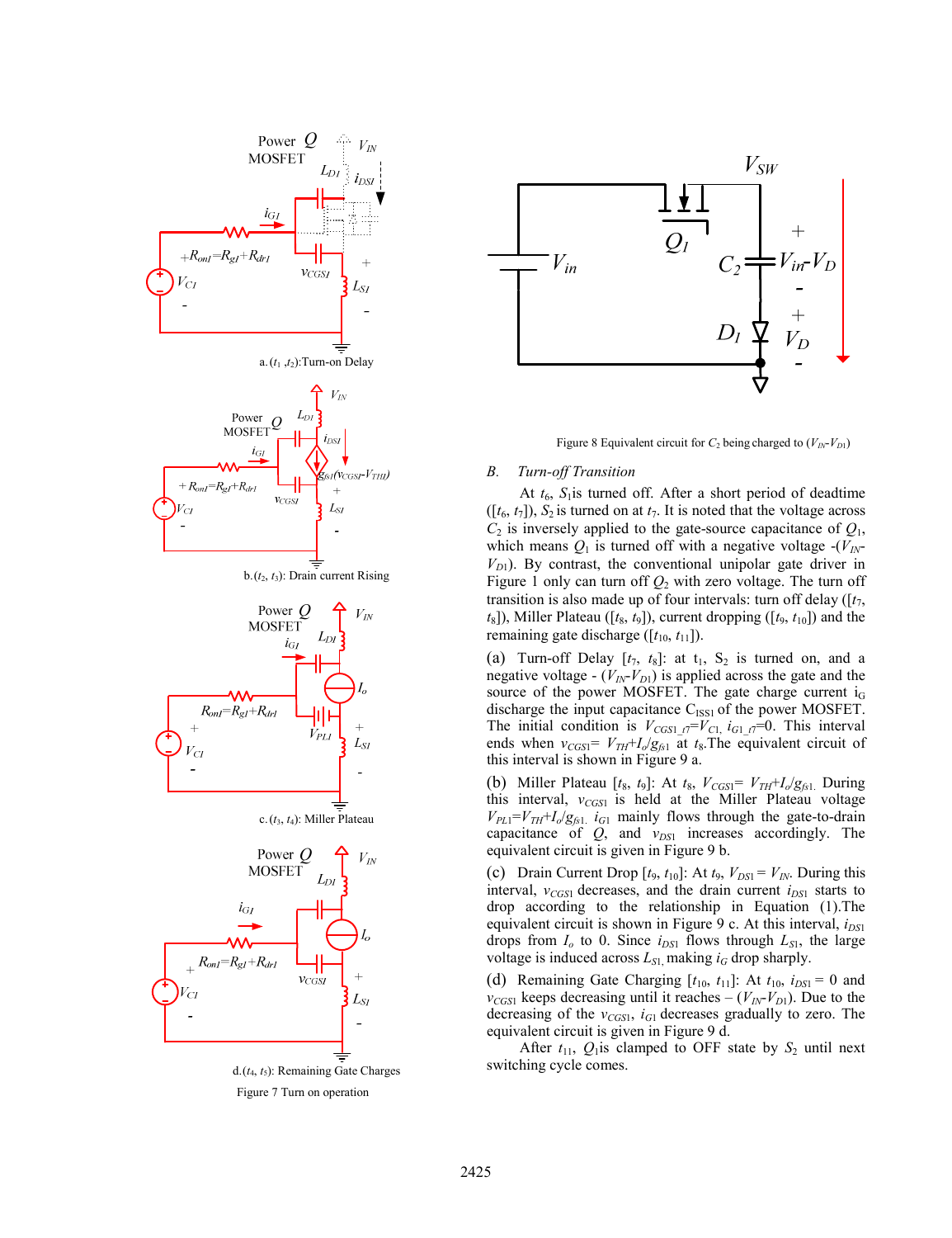

## IV. BENEFITS OF THE PROPOSED INDUCTORLESS BIPOLAR GATE DRIVER

The proposed inductorless bipolar gate driver has two main advantages compared with the previous gate drivers:

## *A. Much faster turn off speed and smaller turn off loss*

In order to verify the function and advantage of the proposed bipolar gate driver, the simulation of the power MOSFET driven by the proposed driver is made in Simetrix. The condition for the modeling is:  $V_{DS}$ =12V,  $I_{DS}$ =25A,  $f_s$ =2MHz,  $L_s$ =2nH; the power MOSFET used for the simulation is Si7386DP. The performance of the conventional driver is also simulated for comparison. Figure 10 shows the turn off waveforms for conventional driver, while Figure 11 presents the turn off waveforms for the proposed driver. It is noted that the turn off time for conventional driver is 16ns, while for the proposed driver, the turn off time is 6ns, almost one third of the conventional driver, which means the proposed bipolar gate driver can turn off the power MOSFET much faster.



Figure 10 Simulated turn off waveforms of power MOSFET driven by conventional driver



Figure 11 Simulated turn off waveforms of power MOSFET driven by proposed driver

Figure 12 shows the comparison of the simulated turn off loss between the proposed gate driver and conventional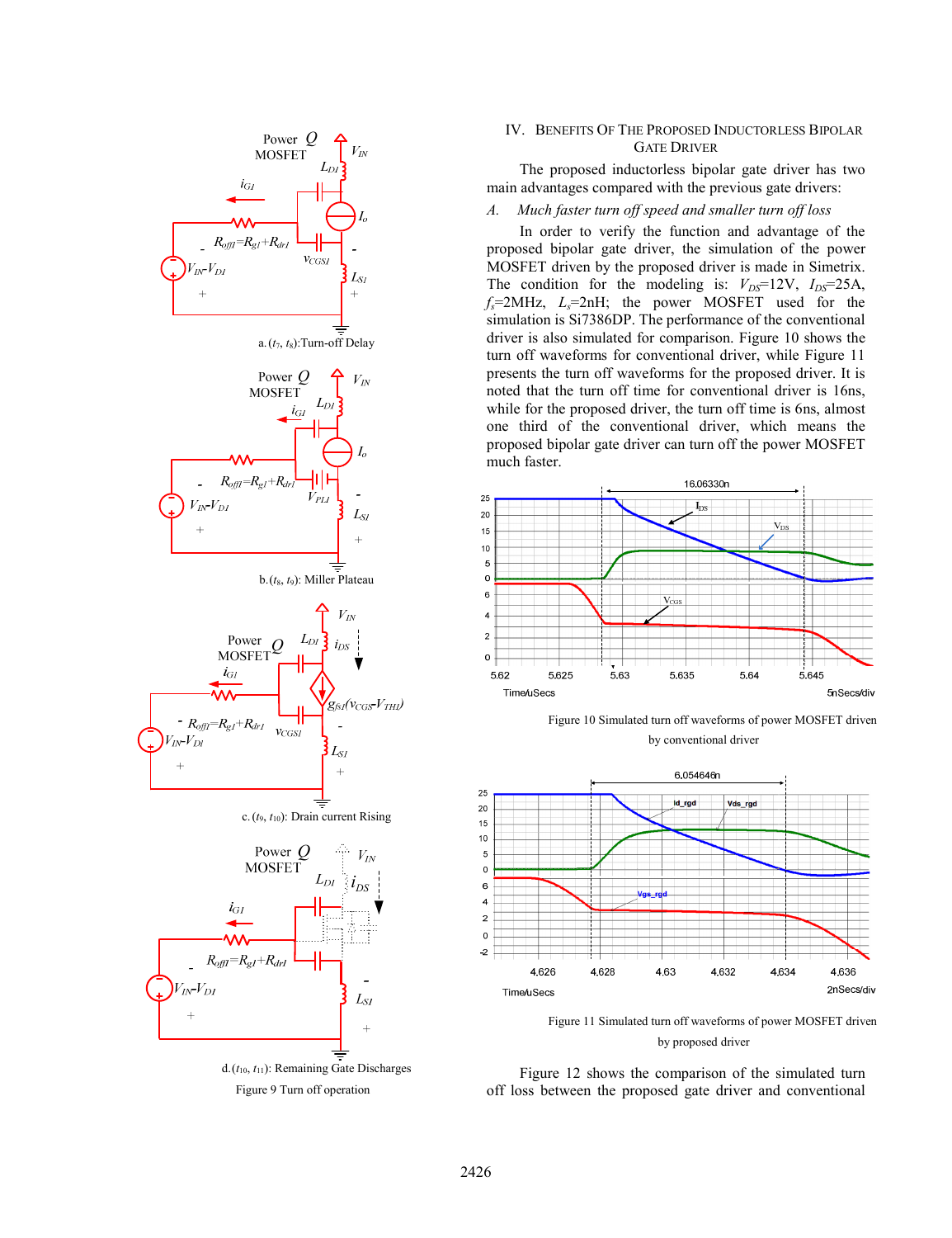driver at 12V input, 25A drain current in 2MHz switching frequency. It is observed that the turn off loss of the power MOSFET driven by proposed driver is reduced from 2.96W to 1.50W.



### **Turn off Loss Comparison**

## *B. Inductorless configuration and easiness to be fully integrated*

Since the proposed bipolar gate driver has no inductor in the driver circuits, therefore, it is much easier to be fully integrated into chips, which will further increase the power density of the VRMs.

#### V. EXPERIMENTAL RESULTS AND DISCUSSIONS

A prototype of a synchronous buck converter was built to verify the feasibility of the proposed inductorless bipolar gate driver as well as the switching loss model. The control FET of the converter is driven with the proposed bipolar gate driver, while the SR is driven with a conventional unipolar gate driver since the switching loss for SR is very small. The picture of the prototype is shown in Figure 13. The operating conditions are: input voltage  $V_{IN}$ : 5V; output voltage  $V_O$ : 1.3V; switching frequency *f<sub>s</sub>*: 2MHz~2.5MHz.



Figure 13 Picture of the synchronous buck converter driven with proposed driver

The PCB consists of 6 layer 4 oz copper. The components used in the circuit are:  $Q_1$ : SIR462DP;  $Q_2$ : IRF6691; output filter inductance:  $L_f$ =100nH; drive switches *S*1-*S*2: FDN359; *D*1:MBR0520.Altera Max II EPM240 CPLD is used to generate the PWM signals with accurate delays since the CPLD can achieve time resolution as high as 1/3 ns per gate. The driver voltages for the control FET and SR are both set to be 7V, to make fair comparison with the conventional driver used in Figure 17.

Figure 14 shows the driving signals for switches  $S_1$ ,  $S_2$ and  $Q_2$ . It is observed that it is necessary to maintain enough deadtime between  $V_{GS}$ <sub>S1</sub>,  $V_{GS}$ <sub>S2</sub> to avoid shoot through problem of the driver switches,  $S_1$ ,  $S_2$ .



As is shown in Figure 15,  $V_{GS\_Q1}$  equals +7V during turn-on transition and is -5V during turn off transition, which validates the feasibility of the proposed inductorless bipolar gate driver.



Figure 15 Bipolar Gate Driver signal for *Q*1:  $V_{GSQ1}$ Figure 16 illustrates the drain-source voltage across  $Q_2$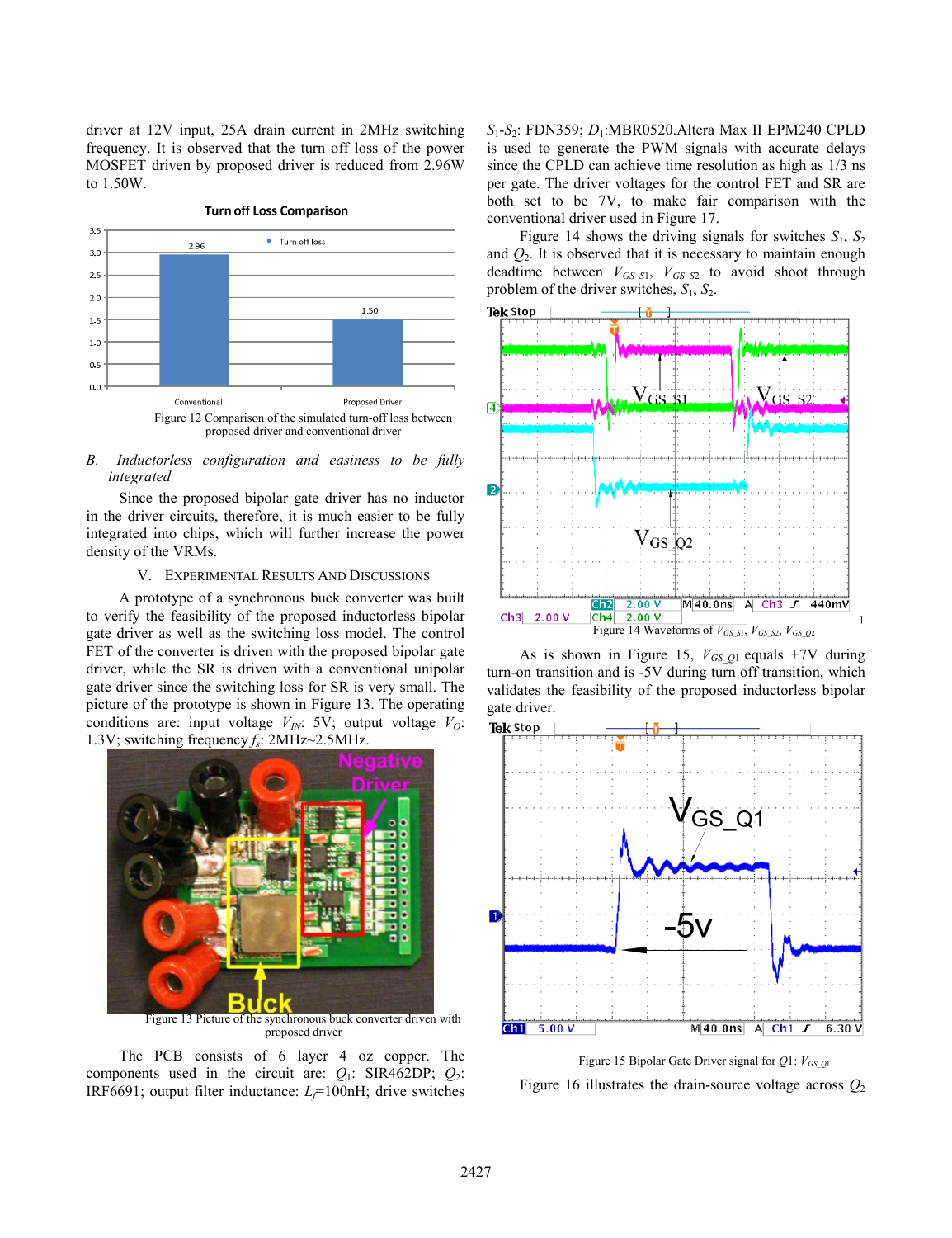at 1.3V/25A load under 2MHz operating frequency. It is noted that because the circuit works in 2MHz frequency, the impact of the parasitic inductance becomes more obvious, therefore there are some ringing during the turn on and turn



To make a fair comparison with the proposed gate driver, a benchmark of synchronous buck converter driven by conventional driver was built. In Figure 17, advanced synchronous rectified buck MOSFET drivers ISL6594D from Intersil is used to drive the synchronous buck converter. The driver voltage for control FET and SR are both set to be 7V since the minimum voltage for ISL6594D is 6.8V.



Figure 17 Picture of the buck converter driven with conventional driver

Figure 18 compares the efficiencies of the proposed scheme and conventional driver at 1.3V output in 2MHz operating frequency. It is observed that the efficiency improvement of the buck converter is achieved by the proposed bipolar gate driver; especially at 25A load, the proposed driver increases the efficiency from 75.8% to 77.8%.



conventional driver

Figure 19 illustrates the measure loss comparison between conventional driver and the proposed inductorless bipolar gate driver at 1.3V output in 2MHz switching frequency. It is observed that as the load increases, the proposed driver can achieve a higher loss reduction; specifically at 25A, the proposed driver can reduce the loss by 0.91W (10.46-9.55W).



Figure 20 illustrates the efficiencies comparison of the proposed scheme and conventional driver at 1.3V output in 2.5MHz operating frequency. It is noted that the proposed gate driver can achieve better performance than the conventional driver for all load levels. At 5V input, 1.3V/15A load, the efficiency is improved from 79.2% to 81.9%; while for 25A load, the efficiency is boosted from 72.9% to 76.5%.Therefore, as the load increases, the improvement becomes more obvious, which further proves that the proposed bipolar gate driver is a better choice in high frequency and high current application.